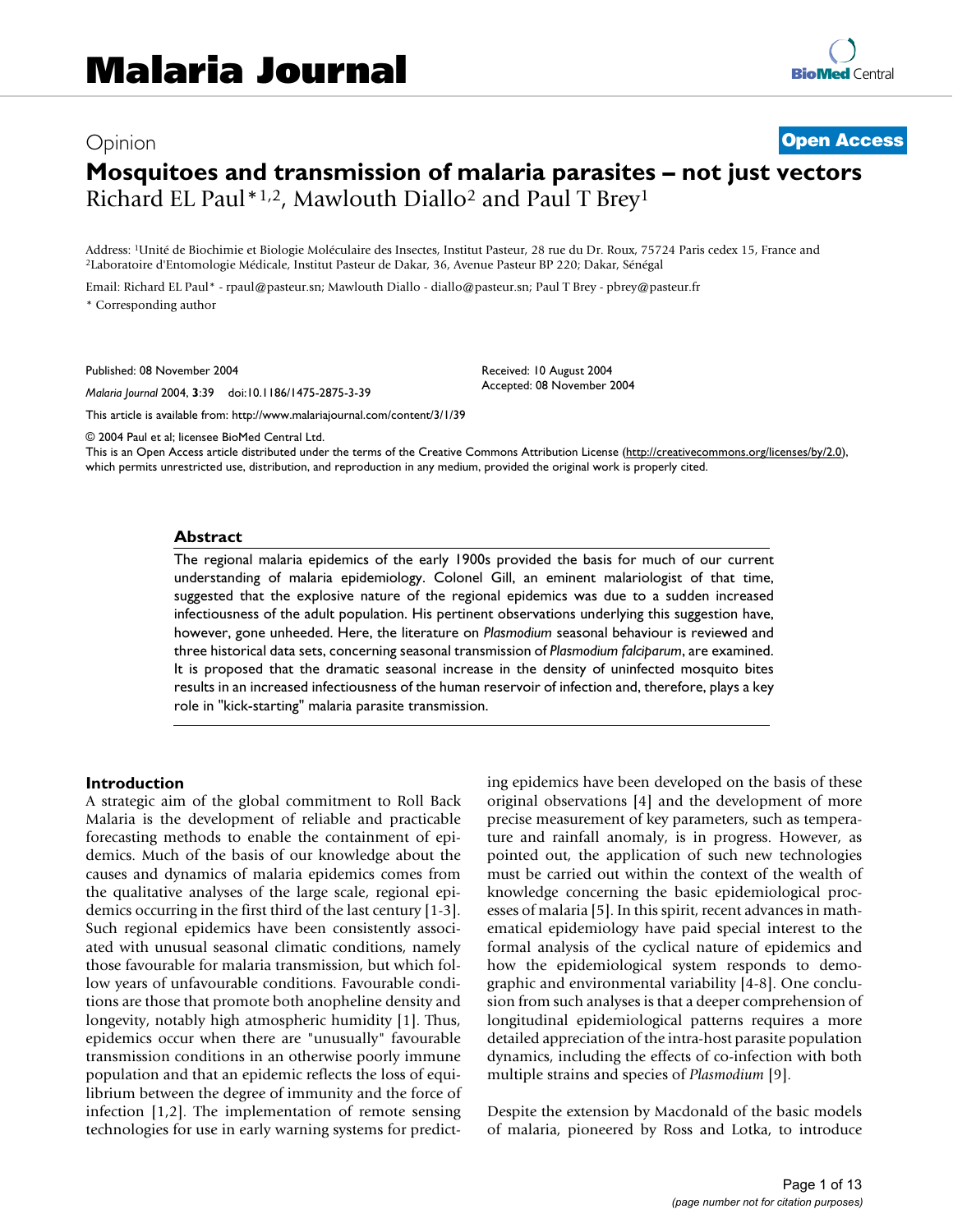some level of biological complexity, many points raised at the time of the great regional epidemics remain unexplored or attributed to the error inherent in estimating biological parameters [10]. In his reappraisal of epidemics in general [1] and of the 1934–5 Ceylon epidemic in particular [11], Gill not only emphasised the value of climatic features in predicting epidemics, but also made several observations that ran contrary to the opinion of malariologists of the day. Firstly, he noted that during the first five weeks of the epidemic, there was a complete absence of child morbidity. He subsequently suggested that the explosive nature of the Ceylon epidemic must have been due to a sudden increase in the infectivity of the adult population, and that, therefore, the beginning of the epidemic was characterised by relapses in the adult population that then generated the necessary human transmission population [11,12]. This was countered at the time by malariologists who believed, based on fever charts and the absence of gametocytes, that the initial wave of morbidity was due to novel infections [13]. However, to date there has been no satisfactory explanation to account for the age-structured nature of the morbidity rise, other than relapses (of both *Plasmodium vivax* and *Plasmodium falciparum*) in the adult population. If Gill was indeed correct, then what caused the sudden increase in infectiousness of the adult population?

Seasonal epidemic rises superimposed on endemic prevalence are probably characteristic of most regions with endemic malaria [2]; there is always a degree of seasonality in mosquito bionomics. If the unusually favourable conditions that generate epidemics are an extreme example of more common seasonal variations in transmission intensity, Gill's pertinent observations may throw light on a fundamental question in malaria epidemiology: How exactly does transmission restart upon return of the mosquitoes. Current wisdom suggests that the sheer number of mosquitoes under favourable conditions results in the rapid expansion of the parasite population from a few initial source infections – as formalized in the classic Ross-Macdonald model of malaria, *Plasmodium* (*falciparum*) has a very high  $R_0$  (reproductive rate) that is strongly dependent on the mosquito biting rate. But where do the initial source infections come from? Several authors have noted the absence of gametocytes during inter-epidemic periods, but commented that a geometric rise in gametocyte carriers could generate the observed rapid increase in gametocyte rates during the course of an epidemic [14- 16]. In an endemic field situation, chronic infections were found to produce gametocytes throughout the dry season in Sudan, although the transmissibility of such gametocytes was not assessed [17,18]. However, induced infection studies in naive individuals have shown that a *P. falciparum* infection can produce infective gametocytes throughout its infection duration [\[19\]](#page-11-0). Even this, however, cannot explain the explosive nature of the Ceylon epidemic [11], which strongly suggests that there may be underlying seasonal changes in intra-host parasite population dynamics that could have an effect on parasite transmission to mosquitoes. Inherent seasonality in some *Plasmodium* spp. (notably *P. vivax*), is well known and yet rarely considered in models of malaria epidemiology. In this paper, the nature of seasonality in malaria parasites is addressed and by examination of three historical data sets from Africa and Asia, it is proposed that uninfected mosquito bites play a significant role in increasing the infectiousness of the human reservoir of infection to mosquitoes. Thus, the intense expansion of the mosquito population at the start of the seasonal transmission season (whether resulting in an epidemic or not) has a significant biological effect above and beyond the role of vector.

# *Seasonal chronology of infections: relapses, recrudescences and gametocyte production*

### *(a) Temperate regions*

The vernal (late winter – early spring) rise in the incidence of *P. vivax* in temperate regions is legendary, and was discussed in depth by Swellengrebel and De Buck (1938) [20]. Such vernal fevers occur in the apparent absence of *Anopheles*. Korteweg proposed that such fevers were the result of infections incubating from the previous year. Induced infection studies, implementing *P. vivax* and *P. falciparum* to treat neurosyphylitic patients, by Swellengrebel and others confirmed Korteweg's hypothesis that vernal fevers were due (at least in part) to latent vivax infections from the previous autumn [20-22]. A variety of strains were used in the course of such treatment, leading to the conclusion that there are inherent differences in the seasonal behaviour of strains, depending on their geographical (latitudinal) origin. James (1931) [21], using the Madagascar strain, found that only 1.6% of the infections had extended incubation periods (200–317 days); similarly Boyd & Kitchen (1949) [22], using the McCoy (southern USA) strain, found only 1.1% with incubation periods in excess of 75 days. In contrast, Swellengrebel and de Buck (1938) [20], using the Dutch strain, found 38% with protracted incubation periods. Thus, temperate strains were considered to exhibit inherent seasonal behaviour, emerging when the insect vector commences its seasonal activity.

Transmission to mosquitoes is achieved through the production of gametocytes. Ziemann (1914) [23] noted that a feature of the *P. vivax* spring relapses was a tendency for gametocyte production just before mosquitoes appeared. This is a feature of other haemosporidian parasites, most notably *Leucocytozoan* and *Haemoproteus* spp. that are widespread parasites of birds and lizards, the latter of which have recently been shown to be paraphyletic with *Plasmodium* species [24]. These parasites differ from *Plas-*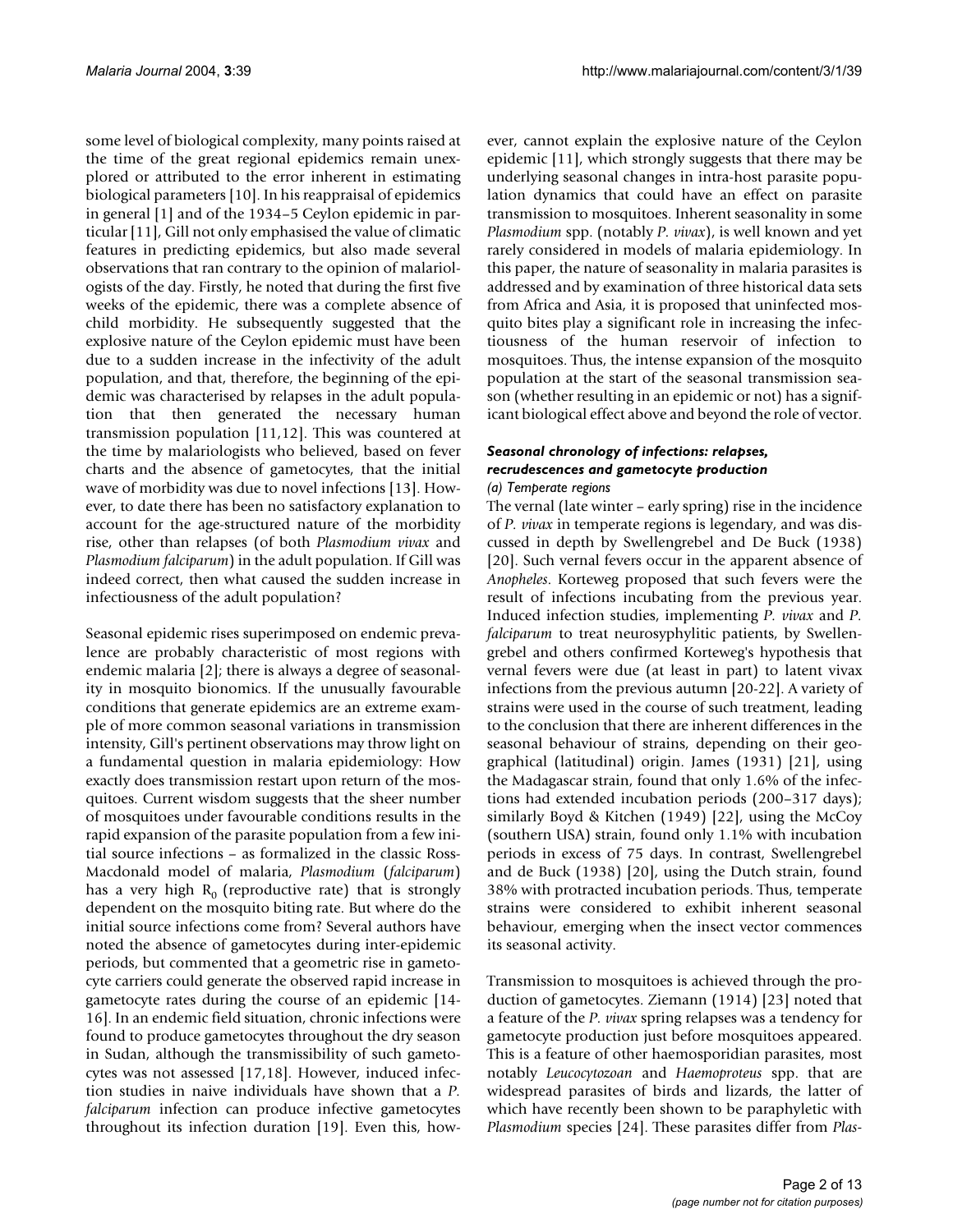| Author       | Place                         | Season     | $N^{\circ}$ anophelines<br>dissected for oocyst/<br>sporozoites | Oocyst positive (%) | Sporozoite positive<br>(%) |
|--------------|-------------------------------|------------|-----------------------------------------------------------------|---------------------|----------------------------|
| Bentley 1911 | Bombay                        | Nov-June   | 178 / 123                                                       | 0                   | 0                          |
|              |                               | July-Oct   | 659 / 703                                                       | 12.7                | 4.1                        |
| Gosio 1905   | Tuscany                       | Apr-June   | 318                                                             | 0                   | 0                          |
|              |                               | July-Oct   | 512                                                             | 27                  |                            |
| Daniels      | <b>British Central Africa</b> | Dry season | 1500                                                            | 0                   |                            |

**Table 1: Comparison of the oocyst and sporozoite rates in mosquitoes sampled during the non-transmission and transmission seasons. Data from Bentley (1911) [32].**

*modium* spp. in maintaining the infection exclusively by exo-erythrocytic forms and only gametocytes are present in the circulating blood system; seasonal activity and the timing of gametocyte production are thus simultaneous in these genera. There is a rapid appearance of gametocytes in March and April, which is generally too early for novel infections by simulid black flies or ceratopogonid midges [25]; rather infection relapse appears to be related to altering hormone levels prior to the bird's reproductive season. *Haemoproteus* infections normally relapse during host breeding, peaking during egg laying and decreasing throughout the nestling rearing phase [26]. This reduction is attributable to an increase in immune function accompanied by a down-regulation of hormone levels [27]. An influence of sex hormones on gametocyte production is also suspected for *Plasmodium* infections in lizard malaria species. Gametocyte production is intensified during midlate summer in *Plasmodium mexicanum* infections in lizards when similar seasonal fluctuations occur in testosterone levels. Although testosterone does not seem to affect overall parasite density and the course of infection, elevated testosterone significantly reduced variation in the timing of the onset of gametocyte production [\[28](#page-11-1)].

#### *(b) Tropical regions and P. falciparum*

In contrast to temperate and subtropical zones, seasonal patterns of parasite relapse in parasites such as *P. vivax* and *Hepatocystis* spp. (tropical relatives of *Haemoproteus* infecting baboons) in the tropics is less evident and thought not to occur [29]. Unlike temperate zones, seasons in the tropics are based largely on rainfall and are, therefore, intimately linked to mosquito bionomics. Given this intimate link between season, mosquitoes and transmission, how can seasonality in *P. falciparum* be detected? As stated previously, current wisdom holds that there is a continual production of low numbers of gametocytes that are the source of infection once mosquito numbers expand. However, contrary to accepted belief, mosquitoes can be found at all times of the year, even under very hostile climatic conditions [\[30](#page-11-2)] and seasonal mosquito activity is, therefore, primarily one of greatly increased

numbers. Thus, as an initial test of transmission seasonality, the occurrence of infected "out of season" anophelines is examined. The traditional explanation for the absence of infections in anophelines is that climatic conditions reduce the lifespan of the adult mosquitoes such that the probability of their surviving long enough to allow completion of sporogonic development is negligible – that is, the vectorial capacity [31] is considerably reduced by the decreasing vector longevity. However, by examining the mosquito for oocyst (midgut) as well as sporozoite (salivary gland) infections, the extent of human infectiousness can be established irrespective of whether there is actual transmission. Bentley (1911) [32] summarizes several studies of this nature where anopheline stomachs and salivary glands were examined on a seasonal basis (Table 1). Although admittedly very limited, these data argue against a persistent level of human infectiousness to mosquitoes.

Such anopheline data are one side of the coin and gametocytes are the other. If tropical seasons are defined most precisely by mosquito bionomics, it is conceivable that *Plasmodium* spp. would have evolved to respond to the mosquitoes themselves. Thus, in a manner akin to temperate parasite species that utilize vertebrate host seasonal cues to produce gametocytes at the optimal time, tropical species may respond to tropical cues – the mosquito bites. Is there any evidence that *P. falciparum*, for example, produces gametocytes in response to mosquito bites? As with *P. vivax*, *P. falciparum* gametocyte production has been found to peak at a time when the anopheles abundance was at a maximum [33-35]. However, this peak gametocyte rate occurred notably after the peak in the number of clinical cases and, thus, after the peak in transmission. Such an increase in gametocyte rate would be expected as a result of novel infections and, thus, characteristic of an endemic region during the transmission season. However, what evidence is there that, at the beginning of the transmission season, there is an increase in infectiousness of humans to mosquitoes that is not due to novel infections, but due to relapses in existing chronic infections. Identifying the human reservoir of infection and correlating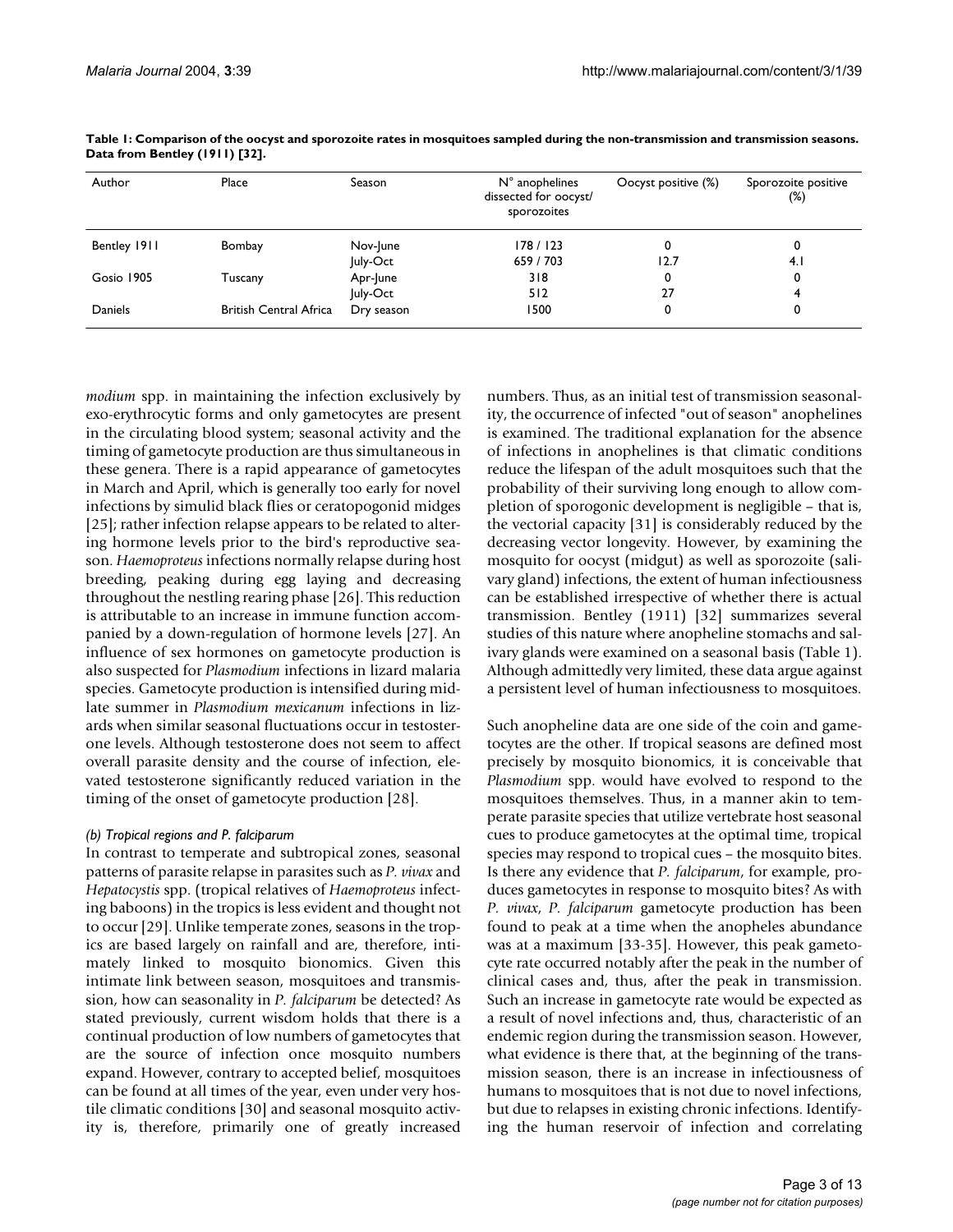gametocyte density with transmission success to mosquitoes is far from clear [36]. The human reservoir of infection (during the non-transmission season) will depend on the rate of recovery from infection, which in turn depends on the extent of previous exposure and the immune reaction to infection. Both these factors will alter with age for a given intensity of transmission. Therefore, in the absence of novel infections, the human reservoir of infection will have an age-specific distribution. If mosquito bites are having a gametocyte-promoting effect on existing chronic infections, then age-specific patterns of gametocyte production might be expected. However, although increasing gametocyte density tends to result in greater infectiousness to mosquitoes [[19,](#page-11-0)37,38], it has been repeatedly demonstrated that high gametocyte densities do not guarantee high mosquito infection rates [[19,](#page-11-0)38- [40](#page-11-3)]. Cryptic infectors with no or very few apparent gametocytes, are capable of infecting mosquitoes and may contribute to a very significant proportion of the human transmission reservoir [[39-](#page-11-4)41]. Moreover, gametocyte density varies greatly according to the region of study, and also with age (i.e. history of exposure) of the individual and tends to reflect the overall asexual parasite density [42,43]; consequently, infections in the younger and therefore less immune individuals tend to produce higher densities of gametocytes [44-46] than adults. Therefore gametocyte density itself may not be a sufficiently sensitive indicator. Rather, age-specific seasonal changes in intra-host parasite prevalence rates are preferred. This measure encompasses changes in both sexual and asexual prevalence rates and the tendency for an infection in a particular age group to produce gametocytes; it is, thus, a measure of parasite behaviour within a particular agegroup during a certain season. To examine the potential role of mosquito bites on the seasonal nature of *P. falciparum* transmission, three historical data sets, addressing age-specific longitudinal patterns of *P. falciparum* asexual and sexual prevalence rates in relation to mosquito abundance patterns, are analyzed. One of the major shortcomings of these studies is that they did not have recourse to PCR (quantitative, reverse transcriptase) technology and thus will have underestimated parasite prevalence rates and can not distinguish a relapsed chronic infection from a novel infection. However, despite such limitations, the data sets reveal much on the seasonality of *P. falciparum* transmission.

#### *Study 1 : Barber & Olinger (Ref: 47.1931 – Urban, infant/ mother, Lagos, Nigeria)*

For a period of 18 months, records of vaccine visits to the Lagos local health office of 3–4 month old babies with their mothers provided *P. falciparum* seasonal prevalence data. During the same period, intensive surveys of anopheline activity and mosquito infection prevalence rate (both salivary gland sporozoite and midgut zygote (oocyst) infection rates) were carried out throughout Lagos by indoor resting catches in from 200 to more than 400 rooms. Infants (three to four months) are no longer expected to be protected by maternal antibodies and prevalence rates in this very young "naïve" age group provide a good indication of the force of infection and hence the current transmission intensity. Mothers will include a distribution of older age groups that are expected to have developed some immunity to infection and disease. It should be noted that although *Plasmodium* infection characteristics in pregnant and recently post-partum women differ from non-gravid women of similar ages [48,49], the mothers here are three to four months post-partum and so likely to be representative of the adult population. One confounding factor of the data set is that urban populations are mobile and individuals may thus have acquired infections elsewhere. Although it is likely that mothers and infants would have travelled together and thus be exposed to identical mosquito biting rates, the absence of paired mother-infant data weaken any comparison of parasite rates.

Using the mosquito data, the estimated monthly entomological inoculation rate (EIR) (mosquito density  $\times$  mosquito biting rate  $\times$  sporozoite rate) and the estimated human reservoir of infection (infectious gametocyte rate) are calculated, using the formula of Macdonald (1952) [50].

$$
s = \frac{p^n a x}{ax - \log_e p}
$$
 where *s* (sporozoite rate),  $\frac{p^n}{-\log_e p}$  (infec-

tive mosquito lifespan), *a* (human biting rate; here estimated as  $0.33$ ) and  $x$  is the proportion of human infections that are infectious to mosquitoes (hereon referred to as estimated gametocyte infectious rate. Note this is not necessarily equivalent to the gametocyte rate).

*p* can be calculated from the measured total mosquito infection rates: sporozoite rate, *s*, and zygote rate, *z*.

$$
p = \frac{1}{(n-m)} \sqrt{\frac{s}{(s+z)}}
$$

where *n* and *m* are the number of days required for the development of identifiable presence of sporozoites and oocysts respectively (i.e. the extrinsic incubation periods for sporozoites and oocysts). Here standard values of *n* = 12 and  $m = 3$  [45,50] were taken using the Moshkovsky scale where  $n = \frac{111}{(T-16)}$  and a mean annual temperature *T* fluctuating around 25°C.  $(T - 16)$ 

In this way, values for *x* can be estimated, thereby enabling examination of how the infection rates in the two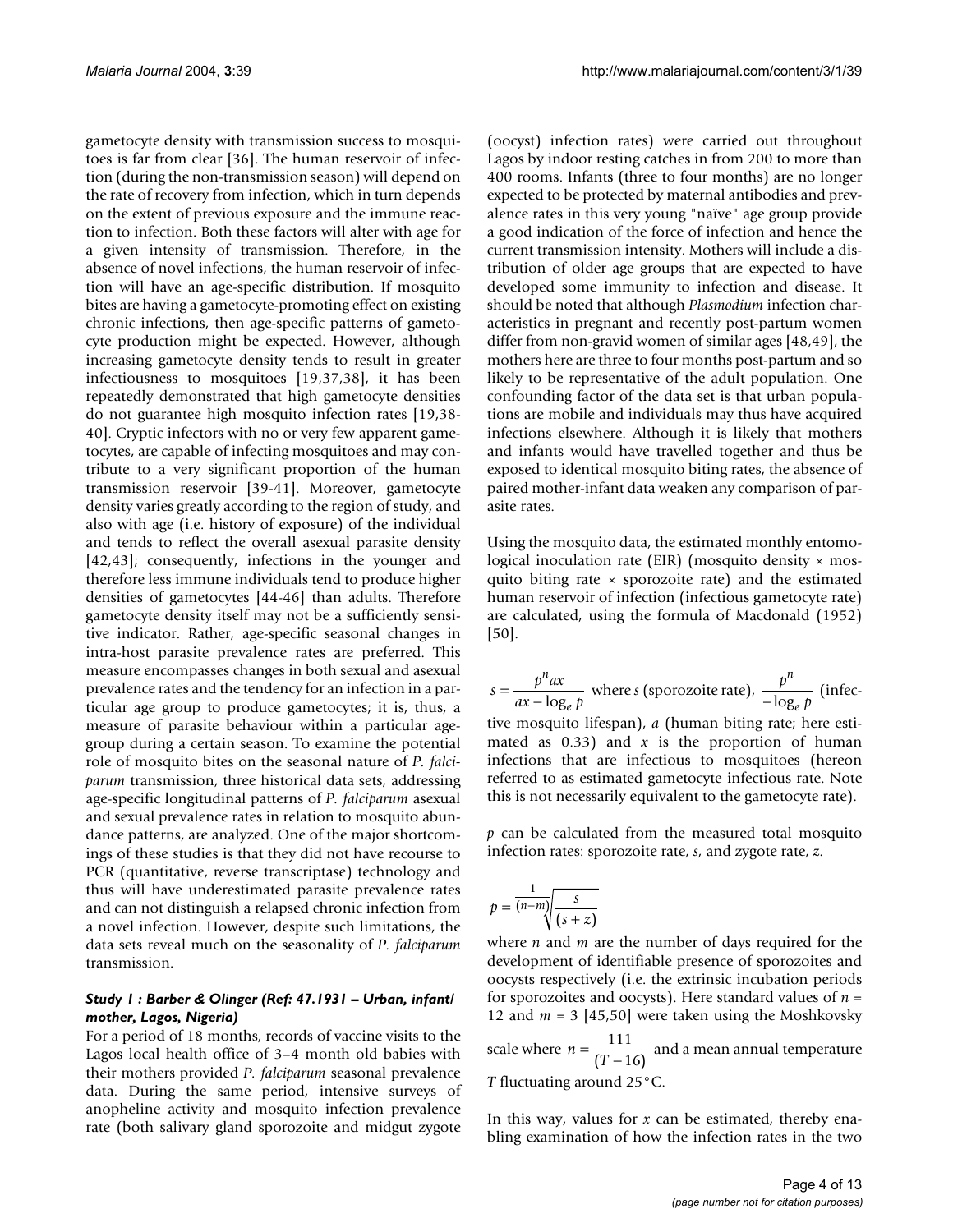directions, mosquito  $\rightarrow$  man (EIR) and man  $\rightarrow$  mosquito (infectious gametocyte rates), relate to the age-specific (three to four month old infants versus mothers) seasonal changes in parasite prevalence rates and the mosquito activity patterns (Figs. [1a](#page-5-0) &[1](#page-5-0)b).

#### *Interpretation*

#### *Start*

At the beginning of the transmission season, there is a dramatic increase in anopheline biting density and, although the sporozoite rates do not increase, EIR increases from one to nine infectious bites per month (Fig. [1](#page-5-0)a). Paradoxically, however, although there is an increase in adult parasite prevalence rates, there is a decrease in infant prevalence rates (Fig. [1](#page-5-0)a). This latter, more sensitive marker of the force of infection, would suggest that any increase in transmission is offset by a greater infant recovery rate or that the increased EIR is not yet manifest in this age group. The estimated gametocyte infectious rate and the proportion of zygote vs. sporozoite infection prevalences decrease (Fig. [1](#page-5-0)b), further suggesting that the increase in EIR has little impact in generating novel or super infections that lead to gametocyte production.

### *Peak*

By contrast, during the "Peak" of transmission, following the peak EIR (June), there is a parallel increase in prevalence of infection in both the young and older age groups (Fig. [1](#page-5-0)a), a large increase in both estimated gametocyte infectious rate and zygote/sporozoite proportions (Fig. [1b](#page-5-0)), prior to the decrease in mosquito numbers and longevity (August). Thus during this phase, the occurrence of novel/super infections is notable during the month after peak EIR (June) and is signalled not only by increases in prevalence of infection across all age groups (especially in the infant age class), but also by the increase in the estimated gametocyte infectious rate (Figs. [1](#page-5-0)a &[1](#page-5-0)b). The EIR follows the sporozoite rate which increases in the absence of the emergence of new adult mosquitoes (note the drop in the mosquito activity).

### *End*

In the final "End" phase, prevalence rates drop markedly and notably more rapidly in the younger age class (Fig. [1a](#page-5-0)), indicative of a greater rate of recovery from infection. The estimated gametocyte infectious rate drops, the zygote/sporozoite proportions return to an "equilibrium" value expected from the low and relatively stable mosquito densities. Transmission is, thus, minimal as this point, as indicated by the very low infant rates and the low estimated gametocyte infectious rate.

The data in the *Peak* and *End* phases follow the classic description of a malaria transmission season, most especially confirming the sensitivity of the infant versus the adult age groups in revealing changes in the transmission intensity and the relationship between transmission and the (estimated) patterns of gametocyte dynamics. However, the *Start* phase highlights a novel effect whereby there is little effective transmission (infant rates or estimated gametocyte rates) but an increase in adult prevalence rates, which notably parallels the dramatic increase in overall biting rate, predominantly by uninfected anophelines. This pattern suggests that the increase in mosquito activity *per se* may be having an effect on parasite prevalence rates in the adult population. In high endemicity areas, subpatent infections are common and likely to occur in older age groups with a previous history of exposure [51]. This contrasts with infants who respond to infections with strong fever and cytokine reactions, thus reducing the duration of infection. Such age-specific differences in immune response and duration of infections has been highlighted by molecular epidemiological studies of multiple clone infections by *P. falciparum* in highly endemic areas, which have demonstrated age dependence in both the multiplicity of infection and the relationships between this multiplicity and the risk of acute illness: in older children, a high multiplicity of infection is characteristic of low-level chronic parasitaemia [[52,](#page-11-5)[53](#page-12-0)]. In areas of high transmission, parasitaemias are likely to be determined mainly by the interaction of schizogony and antiblood stage immunity, leading to periodic fluctuations in levels of parasitaemia [54]. Although the early increase in the parasite rates of the mothers in this reported study of Barber & Olinger (1931) [47] may be simply the result of stochastic variation in periodicity, the coherence of infant and mother parasite rates during the other phases does suggest that there may be a real biological cause underlying this apparently anomalous increase: that insect bites *per se* cause the re-emergence of existing infections in this adult population.

This hypothesis is to some extent corroborated by observed patterns of parasite prevalence versus parasite density in an adult population in Liberia [55]. Here, at the start of the transmission season, the prevalence of infection decreased but the mean parasite density increased. Rather than invoking superinfection, which would be at odds with the reduced prevalence rates, mosquito bites could actually be resulting in an increase in asexual (and thus sexual) parasite densities.

Such age-specific effects have also been noted by Muirhead-Thomson [[56\]](#page-12-1) during longitudinal studies in Jamaica (Fig. 2). *Anopheles albimanus* productivity from larval collections was at a maximum at the very time when sudden cold spells were producing a wave of relapses and a crop of gametocyte carriers. At that critical period, at the beginning of the malaria season, the increase in gametocyte rate was particularly marked in the group >7 years of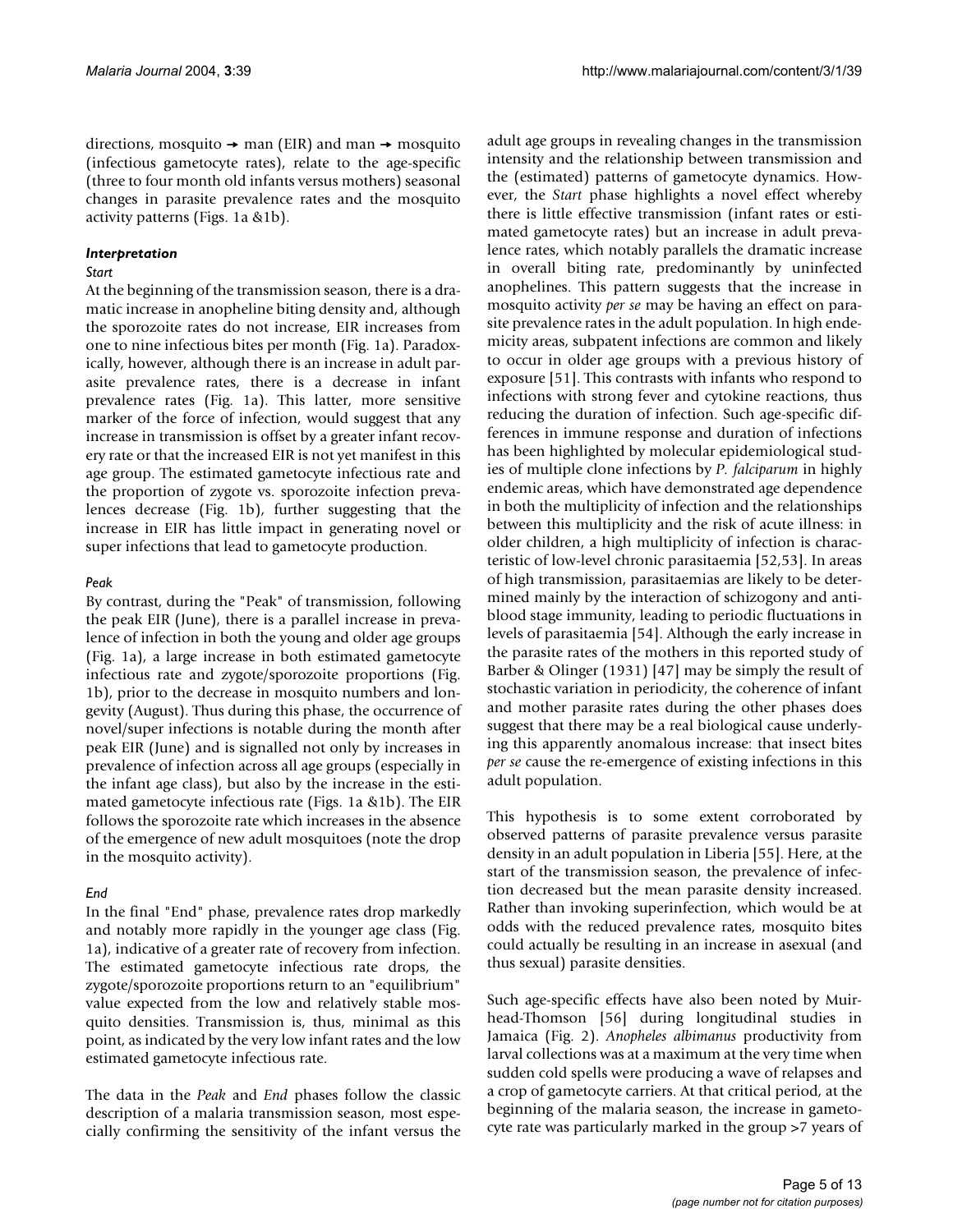<span id="page-5-0"></span>

Mother-infant seasonal *P. falciparum* prevalence rates during routine vaccination visits. Data adapted from Barber & Olinger (1931) [47], Lagos, Nigeria. (a) *P. falciparum* prevalence rates in three month old infants and their mothers. Anopheline mosquito inoculation parameters from selected houses throughout Lagos include the Entomological Inoculation Rate (EIR), which is the number of infected mosquito bites per person per month; the Uninfected biting rate, which is the number of uninfected mosquito bites per person per month; the sporozoite rate, which is the percentage of mosquitoes with sporozoites in their salivary glands. (b) Anopheline biting rates (as above) and the relative proportion of mosquitoes with zygote (oocyst stage infections) compared with sporozoite stage infections from which the estimated gametocyte infectious rates can be calculated (see text).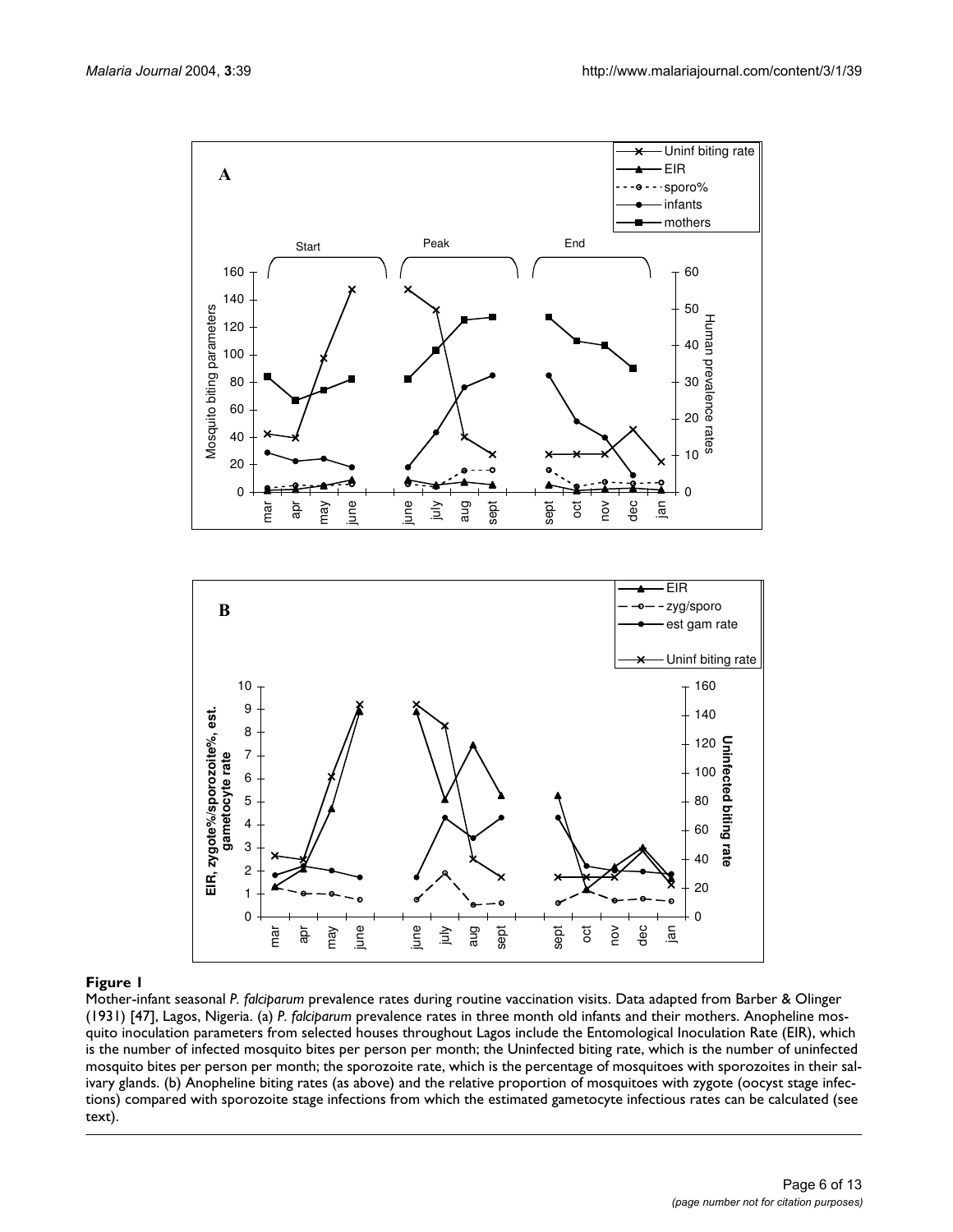

#### Figure 2 and 2008 and 2008 and 2008 and 2008 and 2008 and 2008 and 2008 and 2008 and 2008 and 2008 and 2008 and

Age-specific (less than or greater than seven years old) seasonal *P. falciparum* all stage (*Pf* positive) prevalence rates; those with gametocytes and the proportion of *P. falciparum* positive individuals also with gametocytes. Data from Muirhead-Thomson, Jamaica (1952) [56].

age. In this age group, the gametocyte rate increases from 1.1% in the summer to 17.3% in the rainy season. Muirhead-Thomson [57] suggested that these age groups were more often bitten and that therefore age-specific differences were simply a result of differential exposure; that is the older age group were subject to a higher force of infection. Although such an explanation is possible, the differences in the seasonal prevalence rates are negligible. By contrast, the relative differences in gametocyte rates in the young and older age groups are marked: in the younger age groups the proportion of *P. falciparum* infections positive for gametocytes varied little with season (from 67 to 62%), whereas in the older age group the change was marked, increasing from 22 to 61%. Why should the two groups display very different changes in gametocyte production but similar increases in prevalence rates? Could mosquito biting be having an effect on infections in the older age group?

#### *Study 2 : Wilson (Ref. 44.1936 – Rural, active case detection, Gombero, Tanzania)*

The second data set comes from a longitudinal study in a rural village in Tanzania characterised by seasonally intense transmission. In this study both gametocyte and asexual prevalence rates were measured intermittently (every two or three months) and classified into three age groups : <5 years, 6–20 years and 20+ years. In addition, anopheline activity and sporozoite rates were measured on a monthly basis. Wilson noted distinct seasonal fluctuations in gametocyte rates, whereas overall parasite prevalence rates varied little. The longitudinal age-specific parasite and gametocyte prevalence rates are shown in Fig.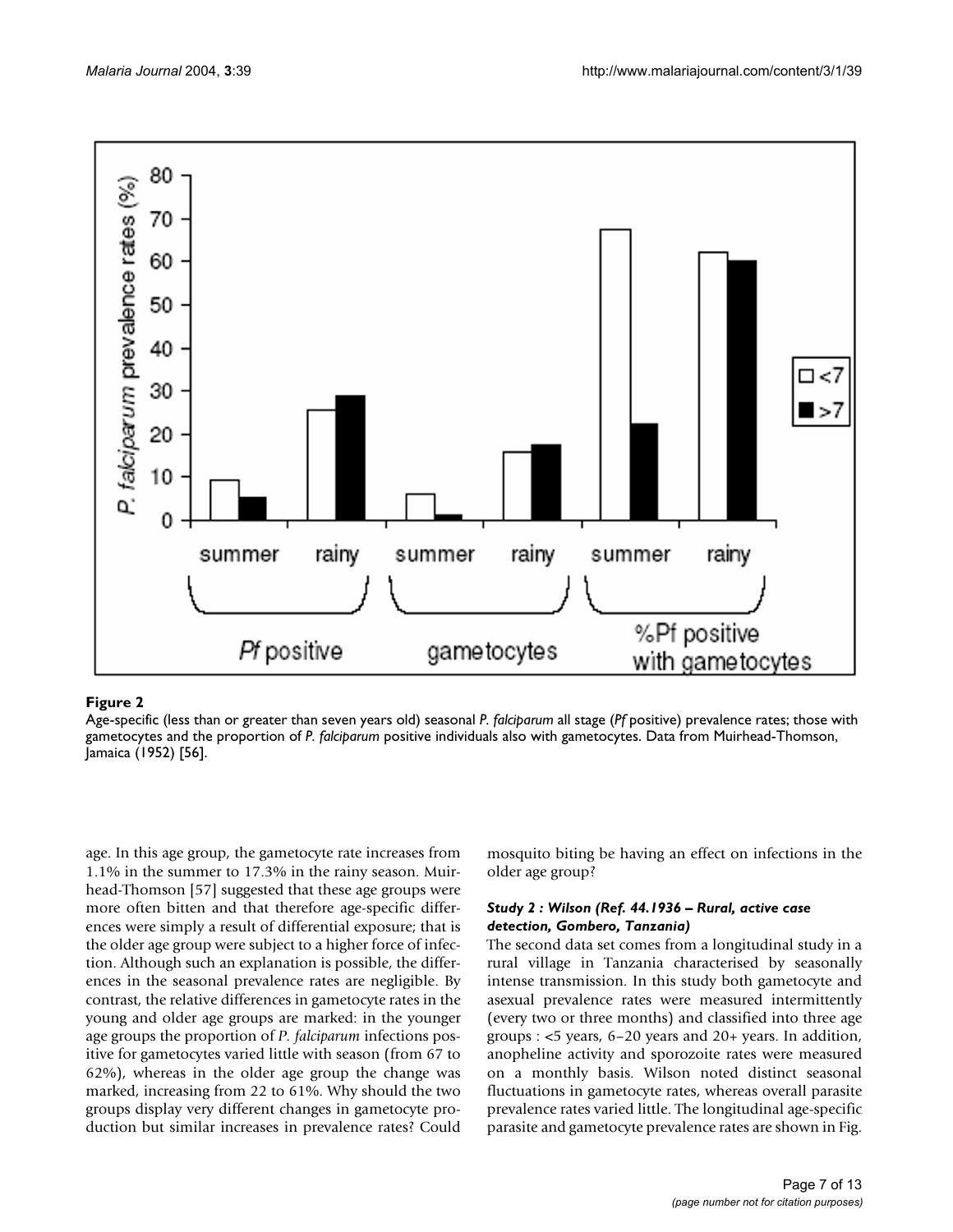

#### Figure 3

Seasonal study of *P. falciparum* prevalence rates in a rural village in Tanzania. Data from Wilson (1936) [44]. (a) Age-specific parasite prevalence rates (all stages and those with gametocytes). Three age groups are considered: less than five, from six to 20 and greater than 20 years old. (b) Age-specific rate of change in the proportion of infected individuals that also have gametocytes (i.e. "(Proportion gametocyte positive at month 'm+1'/proportion at month 'm') - 1)". A value of 0, therefore, means no relative change in the proportion of infected individuals with gametocytes. (c) Entomological parameters measured in selected houses. Number of infected (EIR) and uninfected mosquito bites per person per month and the sporozoite rate.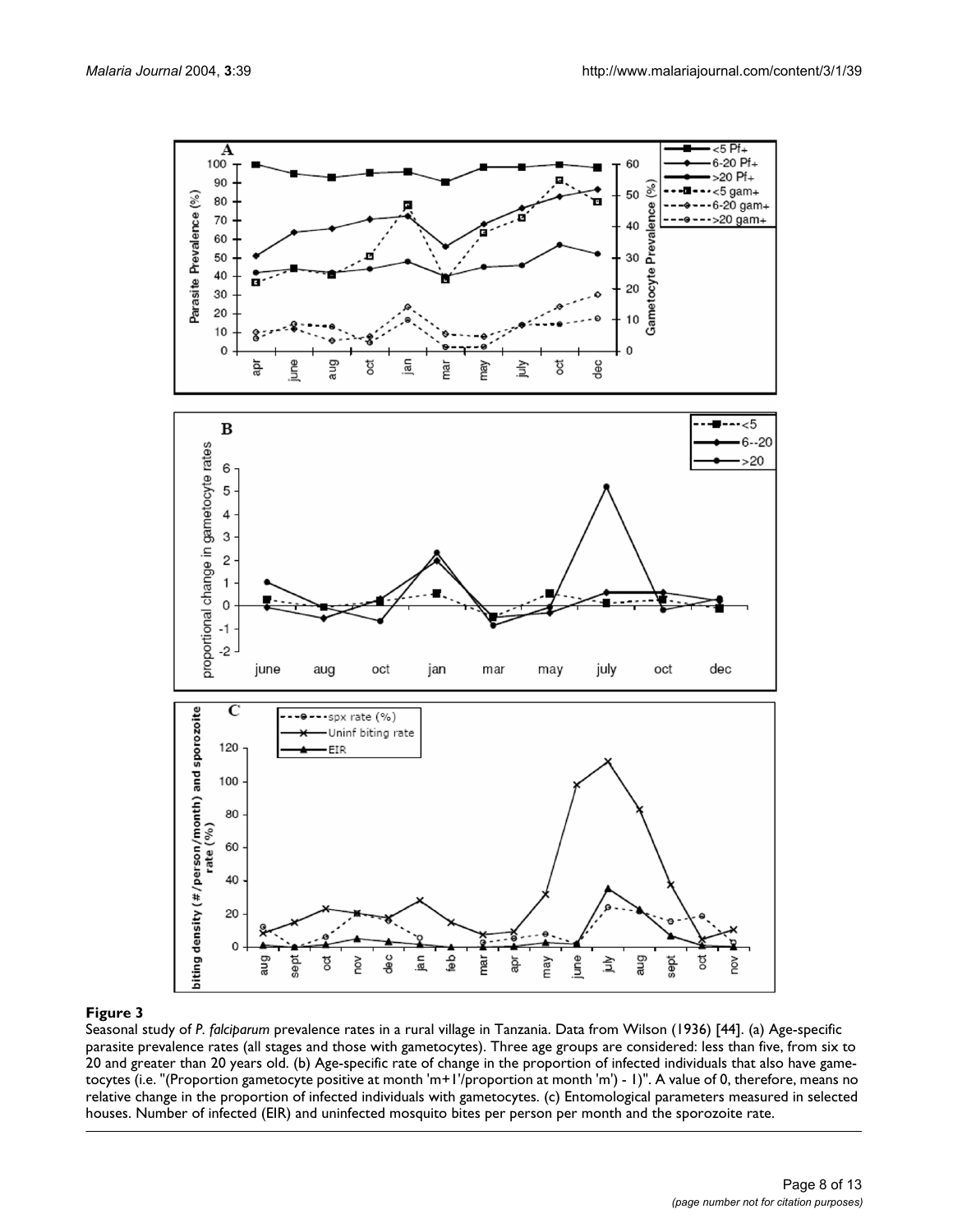3a. How the proportion of parasite positive individuals that also have gametocytes changes over time and by age group is shown in Fig. 3b. This is calculated simply as the proportion at time t+1 divided by the proportion at time t (1 is then subtracted from this figure such that a value of 0 indicates no change). The mosquito activity patterns and sporozoite rates are given in Fig. 3c.

### *Interpretation*

The parasite prevalence rates change very little but do generally follow the monthly fluctuations in EIR; the absence of monthly data points, however, abnegates any rigorous comparison. The age-specific prevalence rates are characteristic of hyperendemic transmission intensity with peak rates in the very youngest age group. As discussed in the previous study [47], the occurrence of asymptomatic chronic infections would be expected to increase with age. Despite missing monthly data points for the human parasite prevalence data, comparison of the three graphs highlights several distinct points. Most notably, although overall gametocyte rates increase most significantly in the infant age group, the proportional changes are most significant in the older age groups (January) and notably in the adult age group (July). The January rise in gametocyte rates follows the October – December increase in EIR and thus could be indicative of novel/super infections. However, the prevalence rates scarcely change in any age group. Although prevalence rate is considered an insensitive marker of alterations in transmission intensity, here they do clearly decrease in March following the absence of transmission in February and markedly increase during the unusually sustained transmission season from March to October. Superimposed on this sustained seasonal transmission is a significant increase in the gametocyte production rate in the adult population (July). As shown in Figs. 3a,3b,3c, this coincides with large increases in mosquito abundance (June & July). Several features argue against this being due to novel/super infections : (i) the age-specific nature of this increase, (ii) the absence of significant EIR in June and (iii) the absence of any additional increase in adult prevalence rates over and above that following the general trend from March to October. By contrast, following this gametocyte rise in July, there is an increase in sporozoite rates and hence the EIR and subsequent increases in overall prevalence rates in October, i.e. the July gametocyte rise provides the source of infection. As observed in the previous study, there appears to be a distinct effect of mosquito biting *per se* on parasite prevalence rates in the adult population.

### *Study 3 : Rosenberg (Refs. 58–60 1990 – Rural, Active case detection, Thailand)*

Rosenberg *et al*. (1990) [58-60] conducted a two year longitudinal study in a rural farming village with hyperendemic *P. falciparum* and *P. vivax* malaria in S.E. Thailand.

During the two year study period, monthly human and mosquito data were collected. Despite the very different nature of malaria epidemiology in Thailand, when compared with the previous two African studies, Rosenberg *et al*. (1990) [60] noted very similar seasonal, mosquito associated fluctuations in gametocyte density to those observed in the Wilson study [44] – « Nonetheless, the pattern we observed in Thailand was strikingly similar to that which Wilson (1936) described for Tanzania 50 years earlier; the similarity is all the more remarkable as the 2 sites have virtually no features in common other than seasonally intense transmission. » Rosenberg *et al*. (1990) [60] discussed at length the seasonal fluctuations in gametocyte prevalence rates and noted that the perennial cycle of malaria incidence was more evident in the high trophozoite densities and the gametocyte prevalence rates than the gross prevalence rates. Such parasite fluctuations were interpreted as being the result of superinfections in 50% of the cases. The remaining 50% were considered to be the result of novel infections. However, they stated their uncertainty as to why such a considerable incidence of novel infections « ......did not inflate prevalence soon after transmission started » [60]. The pertinent data are displayed in Figs. 6a-c with the addition of the uninfected mosquito biting density [59]. In addition, from Rosenberg *et al*. [60] Table 1 and text, the following supplementary details are given: (i) 14+ age group harboured 49% of the gametocytes but 84.6% high gametocyte densities (<20/500 white blood cells) occurred in the group <14 years of age; (ii) dry season gametocyte prevalence was 2.6x higher than the wet season prevalence in <14 age group *vs*. 8x higher in the 14+ age group ; (iii) in year two, the EIR decreased by 67% and, whereas the gametocyte prevalence decreased in <14 age group, it increased in the  $14+$  group.

### *Interpretation*

The younger age groups have higher gametocyte densities reflecting their generally higher parasite loads. Younger age groups also tend to have higher rates of acquisition and recovery (i.e. turnover) and, therefore, most gametocytes would be expected to be due to novel infections. This is supported by the finding that gametocyte prevalence decreased in the <14 group in year 2 when inoculation rate and force of infection was less. Gametocyte prevalence increased in the 14+ group despite a decrease in inoculation rate in year two; note, however, that despite the drop in EIR, the mosquito biting intensity was higher. Thus, the apparent paradox of there being considerable novel infections at the beginning of the transmission season, but with no influence on parasite prevalence, may be explained by the re-emergence of pre-existing chronic infections in the 14+ age group. This group is more likely to harbour such infections and is shown here to display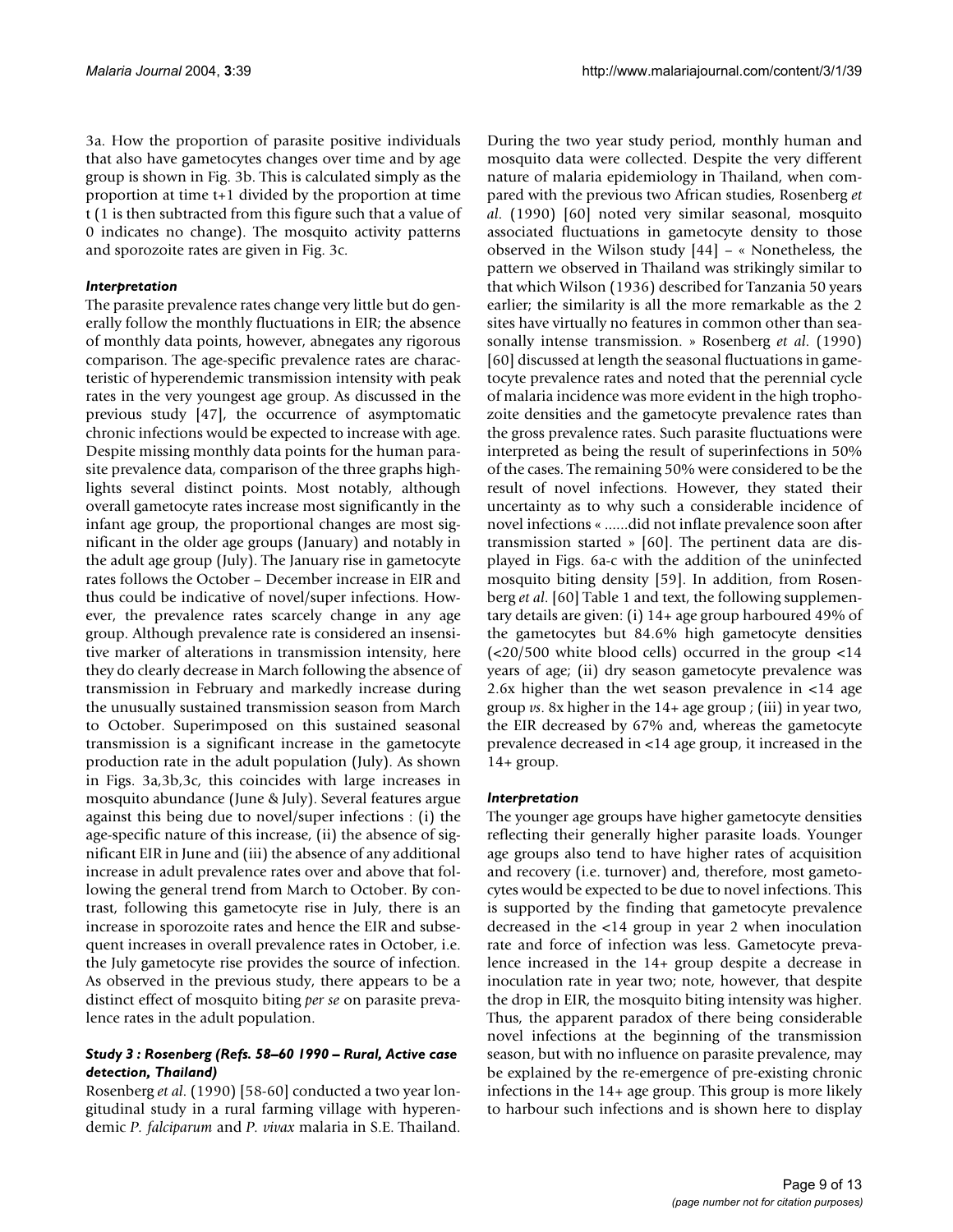the most significant seasonal changes in gametocyte rates [60].

The sequence of events in this study could thus be interpreted as follows : In year one, the mosquito biting rate increases dramatically in October, with a concomitant monthly rise in oocyst rates, but not sporozoites (data not shown here), and no rise in gametocyte rates. In November, the sporozoite rate and EIR increase as expected from the previous month's oocyst rates and the decrease in newly emerged mosquitoes (evident from the parous rate [59]). Despite the absence of high *P. falciparum* trophozoite density infections, suggesting an absence of novel infections, there is a small rise in gametocyte rates. The following month (December), this increased EIR leads to a dramatic increase in high *P. falciparum* trophozoite density infections and gametocyte prevalence rates. A similar pattern is seen in the second year, and notably, although the EIR and sporozoite rates were lower, resulting in reduced gametocyte prevalence rates in children, the peak mosquito biting density (which again preceded the increase in sporozoite rate) was higher, as was the gametocyte rate in adults. Whereas the large concomitant increases in high *P. falciparum* trophozoite density infections and gametocyte prevalence rates can be taken as evidence for novel/super infections, the increase in gametocyte rates in the absence of sporozoites at the start of transmission, coupled with the variation in age-specific gametocyte rates between the two years, suggests once more that mosquito biting itself may induce gametocyte production and subsequently augment mosquito infection rates.

# **Conclusions**

Here, a case is presented for there being a role of uninfected mosquito bites in increasing the human reservoir of infection at the beginning of the transmission season. The available data is limited, but consistently suggest that the traditonal view that there is a rapid expansion of the parasite population from a few source infections following the seasonal increase in anophelines is overly simplistic. It must, however, be emphasised that in no way is it suggested that once transmission is under way, the epidemiology of malaria is not satisfactorily described by classic Ross-Macdonald models or variants thereof [10]. Rather, it is simply proposed that the image of intense parasite activity and dynamics during peak transmission detracts from a more subtle process occurring at the very beginning of the season. That is, Gill [11,12] may have been correct in suggesting that a subset of the human population becomes increasingly infectious to mosquitoes at the onset of mosquito activity [1] and that the factor responsible may be the dramatic increase in mosquito bites themselves. Moreover, it should be noted that mosquito bites do not need to be from anophelines. Nuisance culicine mosquitoes are often found to be well in excess of anophelines [61-63] and notably were so in the Rosenberg study [59]. Mosquito spp. differ in their seasonal bionomics and some culicines (*Aedes* spp.), for example, have a capacity to increase more rapidly in numbers than anophelines; this is because of the ability of their eggs to resist dessication. Thus, the seed population of culicines is probably greater than that of anophelines, which must expand from pockets of aestivating females. Clearly this view is very preliminary, but the available information is encouraging and this hypothesis warrants closer examination in regions of endemic seasonal transmission.

If, indeed, there is a role for mosquito bites, this could have far reaching possibilities, not only for novel intervention strategies, but also for strategies in combatting malaria in regions of seasonally intense transmission, including regions at risk of epidemics. If intervention measures can be taken to reduce the potential reservoir of infection, by targeted use of antimalarial drugs with gametocytocidal effects during the window of mosquito resurgence, for example, the increase in transmission intensity will be severely delayed. Moreover, reducing human-mosquito contact by the use of insecticide treated bednets (ITBNs) or repellents may have considerable impact at this crucial time. A mass action community level benefit of ITBNs has already been noted, where individuals not sleeping under nets in villages where bednets were implemented, had reduced mortality and morbidity rates [64,65]. ITBNs can clearly have several community level beneficial effects and it would be of considerable interest to see if ITBNs actually alter the transmissibility of the parasite as well as reducing the burden of disease.

# **Authors' contributions**

RELP, MD and PTB were all involved in the conception of the article that arose out of lengthy discussions among the authors. The final draft was written by RELP with various sections added and/or removed by MD and PTB.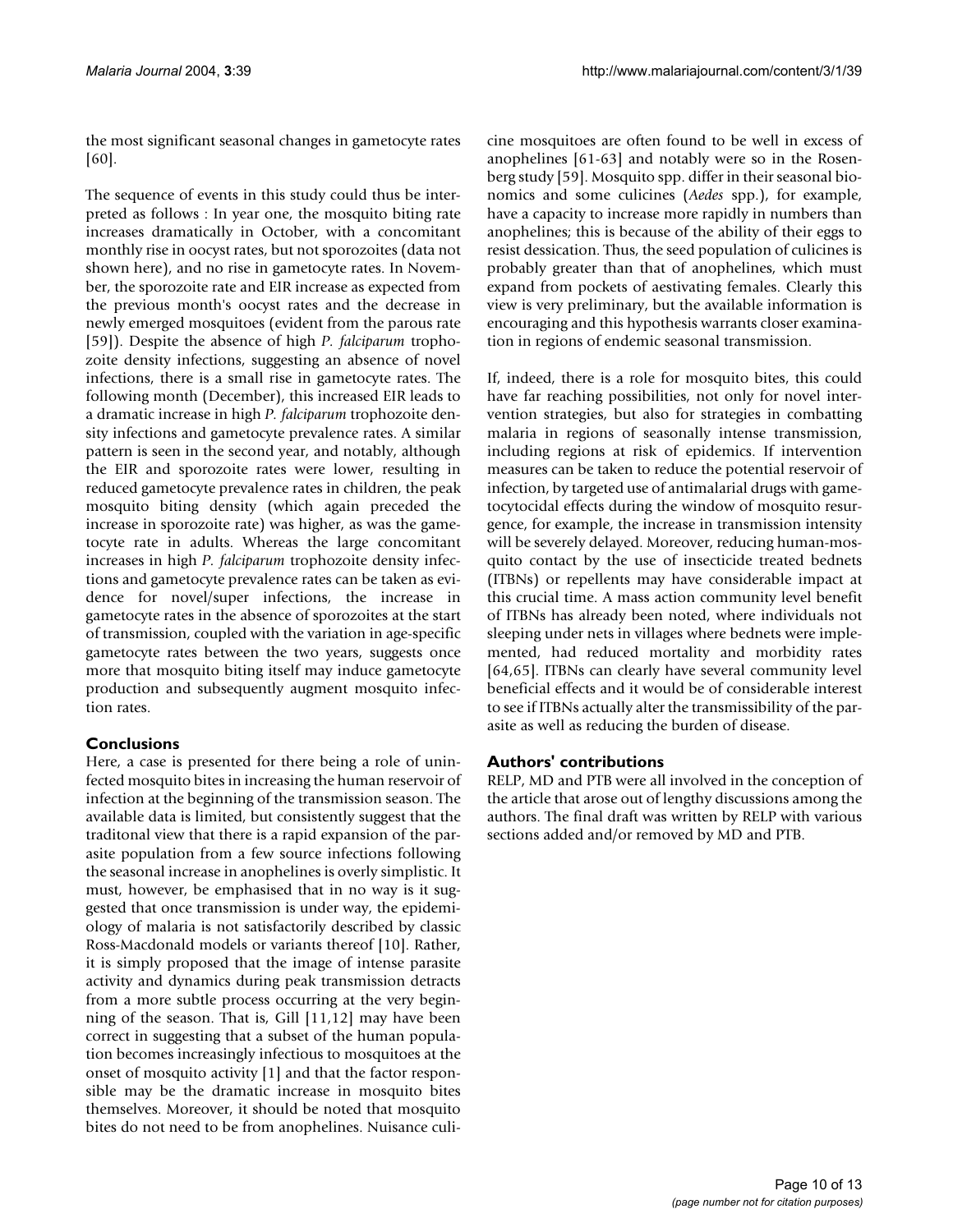

#### Figure 4

Longitudinal study of *P. falciparum* prevalence rates in a rural village in Thailand. Data from Rosenberg *et al* (1990) [58-60]. (a) Entomological parameters measured in sentinel houses. Number of infected (EIR) and uninfected mosquito bites per person per month and the sporozoite rate. (b) *P. falciparum* high trophozoite density and gametocyte prevalence rates. (c) Age-specific *P. falciparum* prevalence rates. Two age groups are considered: Greater than and less than 10 years old.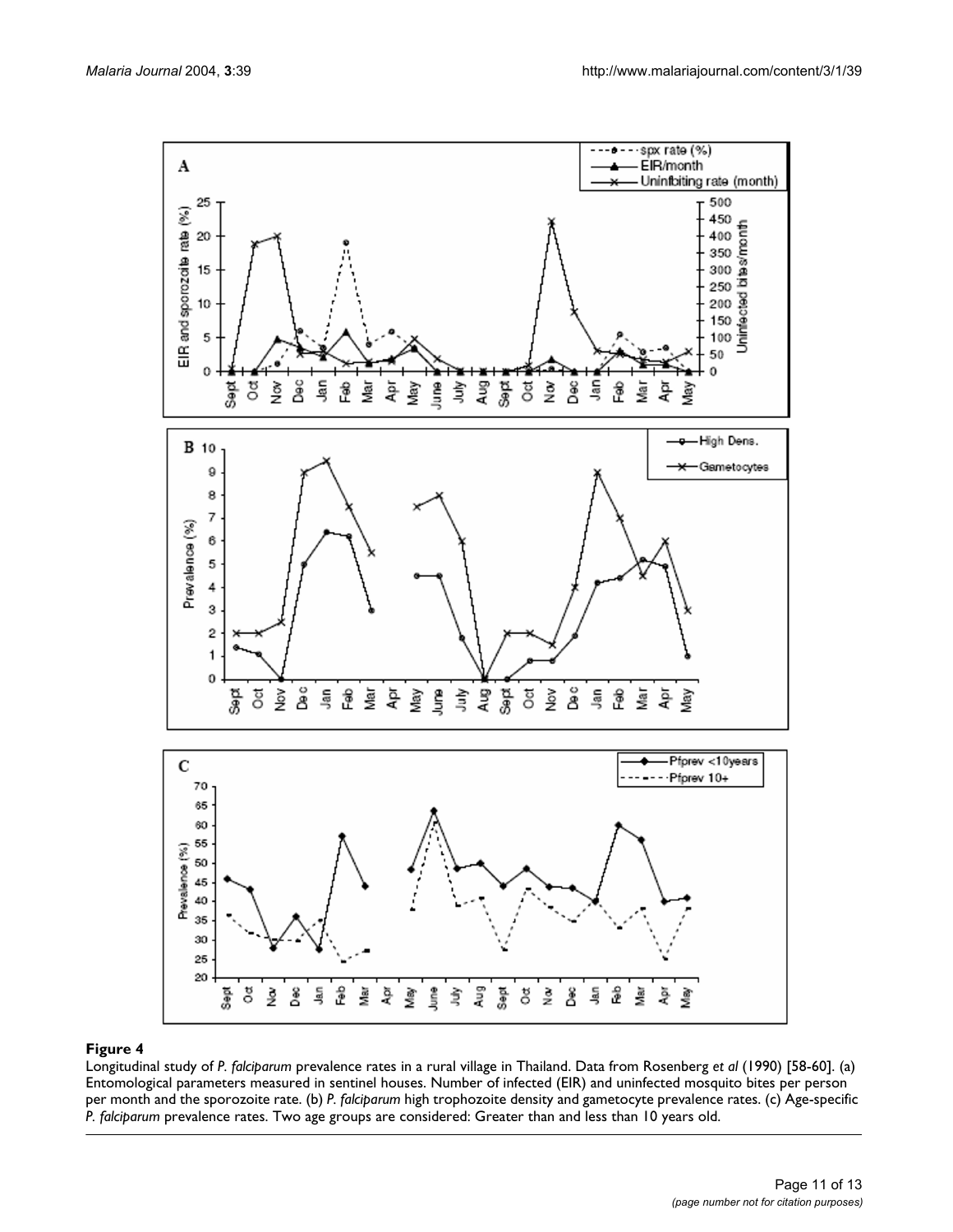#### **Acknowledgements**

This work was supported by the Strategic *Anopheles* Horizontal Programme, Institut Pasteur. We thank the two anonymous reviewers for helpful suggestions and comments on the manuscript.

- **References**
- 1. Gill CA: **The Genesis of Epidemics and the Natural History of Disease.** London : Baillière, Tindall & Cox;; 1928.
- 2. Christophers R: **Endemic and Epidemic Prevalence.** In In: *Malariology Volume 2*. Edited by: Boyd M. London; 1949:698-721.
- 3. Carter R, Mendis KN: **[Evolutionary and historical aspects of the](http://www.ncbi.nlm.nih.gov/entrez/query.fcgi?cmd=Retrieve&db=PubMed&dopt=Abstract&list_uids=12364370) [burden of malaria.](http://www.ncbi.nlm.nih.gov/entrez/query.fcgi?cmd=Retrieve&db=PubMed&dopt=Abstract&list_uids=12364370)** *Clin Microbiol Rev* 2002, **15:**564-594.
- 4. Hay SI: **[An overview of remote sensing and geodesy for epide](http://www.ncbi.nlm.nih.gov/entrez/query.fcgi?cmd=Retrieve&db=PubMed&dopt=Abstract&list_uids=10997203)[miology and public health application.](http://www.ncbi.nlm.nih.gov/entrez/query.fcgi?cmd=Retrieve&db=PubMed&dopt=Abstract&list_uids=10997203)** *Adv Parasitol* 2000, **47:**1-35.
- 5. Hay SI, Rogers DJ, Shanks GD, Myers MF, Snow RW: **[Malaria early](http://www.ncbi.nlm.nih.gov/entrez/query.fcgi?cmd=Retrieve&db=PubMed&dopt=Abstract&list_uids=11228016) [warning in Kenya.](http://www.ncbi.nlm.nih.gov/entrez/query.fcgi?cmd=Retrieve&db=PubMed&dopt=Abstract&list_uids=11228016)** *Trends Parasitol* 2001, **17:**95-99.
- 6. Small J, Goetz SJ, Hay SI: **[Climatic suitability for malaria trans](http://www.ncbi.nlm.nih.gov/entrez/query.fcgi?cmd=Retrieve&db=PubMed&dopt=Abstract&list_uids=14663146)[mission in Africa, 1911–1995.](http://www.ncbi.nlm.nih.gov/entrez/query.fcgi?cmd=Retrieve&db=PubMed&dopt=Abstract&list_uids=14663146)** *Proc Natl Acad Sci USA* 2003, **100:**15341-15345.
- 7. Hay SI, Cox J, Rogers DJ, Randolph SE, Stern DI, Shanks GD, Myers MF, Snow RW: **[Climate change and the resurgence of malaria](http://www.ncbi.nlm.nih.gov/entrez/query.fcgi?cmd=Retrieve&db=PubMed&dopt=Abstract&list_uids=11859368) [in the East African highlands.](http://www.ncbi.nlm.nih.gov/entrez/query.fcgi?cmd=Retrieve&db=PubMed&dopt=Abstract&list_uids=11859368)** *Nature* 2002, **415:**905-909.
- 8. Hay SI, Were EC, Renshaw M, Noor AM, Ochola SA, Olusanmi I, Alipui N, Snow RW: **[Forecasting, warning, and detection of](http://www.ncbi.nlm.nih.gov/entrez/query.fcgi?cmd=Retrieve&db=PubMed&dopt=Abstract&list_uids=12767739) [malaria epidemics: a case study.](http://www.ncbi.nlm.nih.gov/entrez/query.fcgi?cmd=Retrieve&db=PubMed&dopt=Abstract&list_uids=12767739)** *Lancet* 2003, **361:**1705-1706.
- 9. Rogers DJ, Randolph SE, Snow RW, Hay SI: **[Satellite imagery in](http://www.ncbi.nlm.nih.gov/entrez/query.fcgi?cmd=Retrieve&db=PubMed&dopt=Abstract&list_uids=11832960) [the study and forecast of malaria.](http://www.ncbi.nlm.nih.gov/entrez/query.fcgi?cmd=Retrieve&db=PubMed&dopt=Abstract&list_uids=11832960)** *Nature* 2002, **415:**710-715.
- 10. Anderson RM, May RM: *Infectious diseases of humans: Dynamics and Control* Oxford: Oxford University Press; 1991.
- 11. Gill CA: **Some points in the epidemiology of malaria arising out of the study of the malaria epidemic in Ceylon in 1934– 5.** *Trans R Soc Trop Med Hyg* 1936, **29:**427-480.
- 12. Gill CA: **The Seasonal Periodicity of Malaria and the Mechanism of the Epidemic Wave.** London: Churchill; 1938.
- 13. James SP, Nicol WD, Shute PG: **Clinical and parasitological observations in induced malaria. Comments on Ceylon epidemic.** *Proc Roy Soc Med* 1936, **29:**879-894.
- 14. Macdonald G, Majid A: **Report on an intensive malaria survey in the Karnal district, Punjab.** *Records of the Malaria Survey of India* 1951, **2:**423-480.
- 15. Covell G, Baily JD: **The study of a regional epidemic of malaria**
- **in northern Sind.** *Records of the Malaria Survey of India* **3:**279-322. 16. Macdonald G: **Community aspects of immunity to malaria.** *Br Med J* 1951, **8:**33-36.
- 17. Hamad AA, El Hassan IM, El Khalifa AA, Ahmed GI, Abdelrahim SA, Theander TG, Arnot DE: **Chronic** *Plasmodium falciparum* **[infec](http://www.ncbi.nlm.nih.gov/entrez/query.fcgi?cmd=Retrieve&db=PubMed&dopt=Abstract&list_uids=10840974)[tions in an area of low intensity malaria transmission in the](http://www.ncbi.nlm.nih.gov/entrez/query.fcgi?cmd=Retrieve&db=PubMed&dopt=Abstract&list_uids=10840974) [Sudan.](http://www.ncbi.nlm.nih.gov/entrez/query.fcgi?cmd=Retrieve&db=PubMed&dopt=Abstract&list_uids=10840974)** *Parasitology* 2000, **120:**447-456.
- 18. Abdel-Wahab A, Abdel-Muhsin AM, Ali E, Suleiman S, Ahmed S, Walliker D, Babiker HA: **Dynamics of gametocytes among** *Plasmodium falciparum* **[clones in natural infections in an area of](http://www.ncbi.nlm.nih.gov/entrez/query.fcgi?cmd=Retrieve&db=PubMed&dopt=Abstract&list_uids=12085337) [highly seasonal transmission.](http://www.ncbi.nlm.nih.gov/entrez/query.fcgi?cmd=Retrieve&db=PubMed&dopt=Abstract&list_uids=12085337)** *J Infect Dis* 2002, **185:**1838-1842.
- <span id="page-11-0"></span>19. Jeffery GM, Eyles DE: **Infectivity to mosquitoes of** *Plasmodium falciparum* **[as related to gametocyte density and duration of](http://www.ncbi.nlm.nih.gov/entrez/query.fcgi?cmd=Retrieve&db=PubMed&dopt=Abstract&list_uids=13259002) [infection.](http://www.ncbi.nlm.nih.gov/entrez/query.fcgi?cmd=Retrieve&db=PubMed&dopt=Abstract&list_uids=13259002)** *Am J Trop Med Hyg* 1955, **4:**781-789.
- 20. Swellengrebel NH, De Buck A: *Malaria in the Netherlands* Amsterdam: Scheltema & Holkema Ltd; 1938.
- 21. James SP: **Some general results of a study of induced malaria in England.** *Trans R Soc Trop Med Hyg* 1931, **24:**477-538.
- 22. Boyd MF, Kitchen SF: **Simultaneous inoculation with** *Plasmodium vivax* **and** *Plasmodium falciparum***.** *Am J Trop Med* 1937, **17:**855-861.
- 23. Ziemann H: **New problems in tropical medicine.** *Zeitschr f Balneologie* 1914, **6:**1-10. Abst. In *Trop Dis Bull* 1914, **3**: 431–432.
- 24. Perkins SL, Schall JJ: **A molecular phylogeny of malarial parasites recovered from cytochrome** *b* **[gene sequences.](http://www.ncbi.nlm.nih.gov/entrez/query.fcgi?cmd=Retrieve&db=PubMed&dopt=Abstract&list_uids=12435139)** *J Parasitol* 2002, **88:**972-978.
- 25. Huff CG: **Schizogony and gametocyte development in** *Leucocytozoon simondi* **and comparisons with** *Plasmodium* **and** *Haemoproteus***.** *J Infec Dis* 1942, **71:**18-32.
- 26. Atkinson CT, van Riper C: **Pathogenicity and epizootiology of avian haematozoa:** *Plasmodium***,** *Leucocytozoon***, and** *Haemoproteus***.** In In *Bird-parasite interactions* Edited by: Loye J, Zuk M. Oxford: Oxford University Press; 1991:19-48.
- 27. Weatherhead PJ, Bennett GF: **Ecology of Red-winged Blackbird parasitism by haematozoa.** *Can J Zool* 1991, **69:**2352-2359.
- <span id="page-11-1"></span>28. Eisen RJ, DeNardo DF: **Life history of a malaria parasite (***Plasmodium mexicanum***) in its host, the western fence lizard (***Sceloporus occidentalis***[\): host testosterone as a source of](http://www.ncbi.nlm.nih.gov/entrez/query.fcgi?cmd=Retrieve&db=PubMed&dopt=Abstract&list_uids=11128477) [seasonal and among-host variation?](http://www.ncbi.nlm.nih.gov/entrez/query.fcgi?cmd=Retrieve&db=PubMed&dopt=Abstract&list_uids=11128477)** *J Parasitol* 2000, **86:**1041-1045.
- 29. Garnham PCC: *Malaria parasites and Other Haemosporidia* Oxford: Blackwell Scientific; 1966.
- <span id="page-11-2"></span>30. Omer SM, Cloudsley-Thompson JL: **Survival of female** *Anopheles gambiae* **[Giles through a 9-month dry season in Sudan.](http://www.ncbi.nlm.nih.gov/entrez/query.fcgi?cmd=Retrieve&db=PubMed&dopt=Abstract&list_uids=5310144)** *Bull World Health Organ* 1970, **42:**319-330.
- 31. Garrett-Jones C, Shidrawi GR: **Malaria vectorial capacity of a population of** *Anopheles gambiae***[.](http://www.ncbi.nlm.nih.gov/entrez/query.fcgi?cmd=Retrieve&db=PubMed&dopt=Abstract&list_uids=5306719)** *Bull World Health Organ* 1969, **40:**531-545.
- 32. Bentley CA: **The seasonal malarial infection of** *Neocellia stephensi* **in Bombay.** *Paludism* 1911, **2:**43-51.
- 33. Ross R: *The prevention of malaria* London: Murray; 1911.
- Barber MA, Komp WHW: The seasonal and regional incidence **of types of malaria parasites.** *Pub Health Reports* 1929, **44:**2048-2057.
- 35. Sinton JA, Baily JD, Chand D: **Studies in malaria, with special reference to treatment Part IV The occurrence of sexual forms of** *Plasmodium falciparum* **in the peripheral circulation.** *Indian J Med Res* 1926, **13:**895-916.
- 36. Paul REL, Brey PT, Robert V: *Plasmodium* **[sex determination and](http://www.ncbi.nlm.nih.gov/entrez/query.fcgi?cmd=Retrieve&db=PubMed&dopt=Abstract&list_uids=11850012) [transmission to mosquitoes.](http://www.ncbi.nlm.nih.gov/entrez/query.fcgi?cmd=Retrieve&db=PubMed&dopt=Abstract&list_uids=11850012)** *Trends Parasitol* 2002, **18:**32-38.
- 37. Draper CC: **[Observations on the infectiousness of gameto](http://www.ncbi.nlm.nih.gov/entrez/query.fcgi?cmd=Retrieve&db=PubMed&dopt=Abstract&list_uids=13077714)[cytes in hyperendemic malaria.](http://www.ncbi.nlm.nih.gov/entrez/query.fcgi?cmd=Retrieve&db=PubMed&dopt=Abstract&list_uids=13077714)** *Trans R Soc Trop Med Hyg* 1953, **47:**160-165.
- 38. Muirhead-Thomson RC: **Low gametocyte thresholds of infection of Anopheles with** *Plasmodium falciparum***. A significant factor in malaria epidemics.** *Br Med J* 1954, **1:**68-70.
- <span id="page-11-4"></span>39. Muirhead-Thomson RC: **The malarial infectivity of an African village population to mosquitoes (***Anopheles gambiae***[\).](http://www.ncbi.nlm.nih.gov/entrez/query.fcgi?cmd=Retrieve&db=PubMed&dopt=Abstract&list_uids=13487967)** *Am J Trop Med Hyg* 1957, **6:**971-979.
- <span id="page-11-3"></span>40. Boudin C, Olivier M, Molez JF, Chiron JP, Ambroise-Thomas P: **High human malarial infectivity to laboratory-bred** *Anopheles gambiae* **[in a village in Burkina Faso.](http://www.ncbi.nlm.nih.gov/entrez/query.fcgi?cmd=Retrieve&db=PubMed&dopt=Abstract&list_uids=8517489)** *Am J Trop Med Hyg* 1993, **48:**700-706.
- Bonnet S, Gouagna CL, Paul RE, Safeukui I, Meunier J-Y, Boudin C: **Estimation of malaria transmission from humans to mosqui[toes in two neighbouring villages in south Cameroon: evalu](http://www.ncbi.nlm.nih.gov/entrez/query.fcgi?cmd=Retrieve&db=PubMed&dopt=Abstract&list_uids=12886806)[ation and comparison of several indices.](http://www.ncbi.nlm.nih.gov/entrez/query.fcgi?cmd=Retrieve&db=PubMed&dopt=Abstract&list_uids=12886806)** *Trans R Soc Trop Med Hyg* 2003, **97:**53-59.
- 42. Thomson D: **A research into the production, life and death of crescents in malignant tertian malaria, in treated and untreated cases, by an enumerative method.** *Ann Trop Med Parasitol* 1911, **5:**57-82.
- 43. Christophers R: **The mechanism of immunity against malaria in communities living under hyper-endemic conditions.** *Indian J Med Res* 1924, **12:**273-294.
- 44. Wilson DB: **Rural hyper-endemic malaria in Tanganyika territory.** *Trans R Soc Trop Med Hyg* 1936, **29:**583-618.
- 45. Davidson G, Draper CC: **[Field studies of some of the basic fac](http://www.ncbi.nlm.nih.gov/entrez/query.fcgi?cmd=Retrieve&db=PubMed&dopt=Abstract&list_uids=13113662)[tors concerned in the transmission of malaria.](http://www.ncbi.nlm.nih.gov/entrez/query.fcgi?cmd=Retrieve&db=PubMed&dopt=Abstract&list_uids=13113662)** *Trans R Soc Trop Med Hyg* 1953, **47:**522-535.
- 46. Davidson G: **[Further studies of the basic factors concerned in](http://www.ncbi.nlm.nih.gov/entrez/query.fcgi?cmd=Retrieve&db=PubMed&dopt=Abstract&list_uids=13247346) [the transmission of malaria.](http://www.ncbi.nlm.nih.gov/entrez/query.fcgi?cmd=Retrieve&db=PubMed&dopt=Abstract&list_uids=13247346)** *Trans R Soc Trop Med Hyg* 1955, **49:**339-350.
- 47. Barber MA, Olinger MT: **Studies on malaria in southern Nigeria.** *Ann Trop Med Parasitol* 1931, **25:**461-501.
- 48. D'Alessandro U, Brabin BJ: **[Malaria in pregnancy.](http://www.ncbi.nlm.nih.gov/entrez/query.fcgi?cmd=Retrieve&db=PubMed&dopt=Abstract&list_uids=10715682)** *Ann Trop Med Parasitol* 1999, **93(Suppl 1):**S5-6.
- 49. Shulman CE, Dorman EK: **[Importance and prevention of](http://www.ncbi.nlm.nih.gov/entrez/query.fcgi?cmd=Retrieve&db=PubMed&dopt=Abstract&list_uids=12886801) [malaria in pregnancy.](http://www.ncbi.nlm.nih.gov/entrez/query.fcgi?cmd=Retrieve&db=PubMed&dopt=Abstract&list_uids=12886801)** *Trans R Soc Trop Med Hyg* 2003, **97:**30-35.
- 50. Macdonald G: **[The analysis of equilibrium in malaria.](http://www.ncbi.nlm.nih.gov/entrez/query.fcgi?cmd=Retrieve&db=PubMed&dopt=Abstract&list_uids=12995455)** *Trop Dis Bull* 1952, **49:**813-829.
- 51. Bottius E, Guanzirolli A, Trape JF, Rogier C, Konate L, Druilhe P: **Malaria: even more chronic in nature than previously [thought; evidence for subpatent parasitaemia detectable by](http://www.ncbi.nlm.nih.gov/entrez/query.fcgi?cmd=Retrieve&db=PubMed&dopt=Abstract&list_uids=8730301) [the polymerase chain reaction.](http://www.ncbi.nlm.nih.gov/entrez/query.fcgi?cmd=Retrieve&db=PubMed&dopt=Abstract&list_uids=8730301)** *Trans R Soc Trop Med Hyg* 1996, **90:**15-19.
- <span id="page-11-5"></span>52. Smith T, Felger I, Kitua A, Tanner M, Beck HP: **Dynamics of multiple** *Plasmodium falciparum* **[infections in infants in a highly](http://www.ncbi.nlm.nih.gov/entrez/query.fcgi?cmd=Retrieve&db=PubMed&dopt=Abstract&list_uids=10450424)**